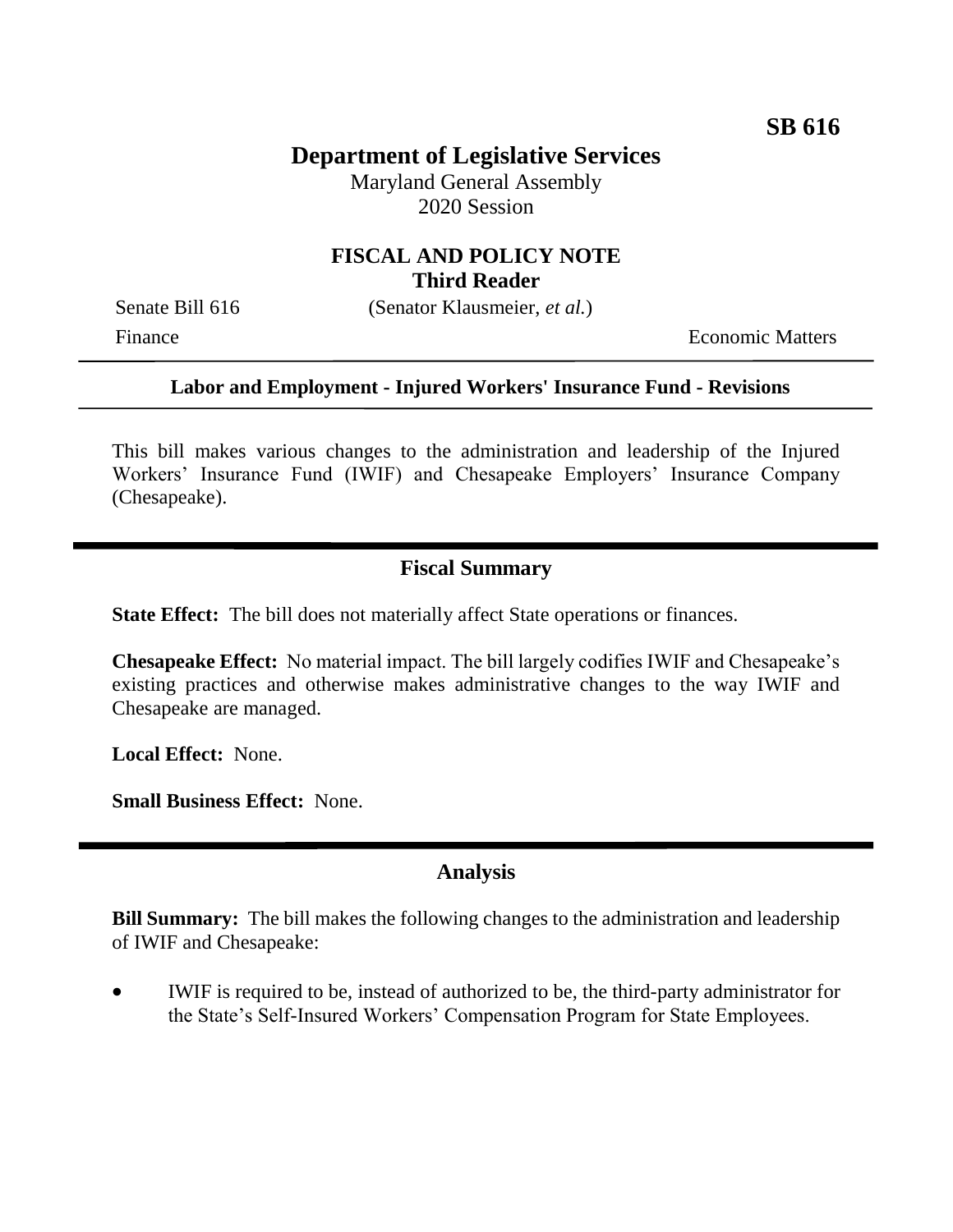- IWIF is expressly authorized to use nonsupervisory employees of Chesapeake in its operations; Chesapeake must annually execute an agreement listing which employees are affected and that meets other specified requirements.
- The President of IWIF is no longer required to also be the President of Chesapeake.
- The requirement that IWIF's board be the same as Chesapeake's board is repealed. Instead, IWIF's board must consist of (1) the State Treasurer (or designee) and (2) the two members appointed to Chesapeake's board of directors by the Governor.

### **Current Law/Background:**

### *Conversion of IWIF to the Chesapeake Employers' Insurance Company*

Chapter 570 of 2012 converted IWIF into a private, nonprofit, and nonstock workers' compensation insurer as of October 1, 2013, specifically Chesapeake. Chesapeake may not be considered to be a department, unit, agency, or instrumentality of the State for any purpose. The functions, powers, duties, assets, real and personal property, accounts, liabilities, contracts, and obligations of IWIF transferred to Chesapeake; however, some staff remained IWIF employees, as discussed in the following section. Chesapeake is required to serve as the workers' compensation insurer of last resort in the State.

IWIF is authorized to be the third-party administrator for the State's Self-Insured Workers' Compensation Program for State Employees; currently Chesapeake and IWIF administer the program together. A third-party administrator is necessary because the State is self-insured, meaning that it pays claims and benefits directly instead of through an insurer.

#### *IWIF and Chesapeake Employees*

At the time of conversion, IWIF employees were able to choose to remain employees of IWIF, and thus the State, or to become employees of Chesapeake. If an IWIF employee chose to become an employee of Chesapeake, Chesapeake required the employee to make the election in writing. Chesapeake provided the employee with information that fully disclosed the terms of employment and stated that the employee's election was voluntary and irrevocable. An employee of Chesapeake may not again become an employee of IWIF.

As of October 1, 2013, IWIF is prohibited from hiring new employees. IWIF employees may be assigned to perform functions of Chesapeake under a contract between Chesapeake and IWIF. Chesapeake and IWIF must annually execute an agreement that, among other things, lists the employees of IWIF who have been assigned to perform duties on behalf of Chesapeake and identifies the employees who will be utilized by both Chesapeake and IWIF.

SB 616/ Page 2